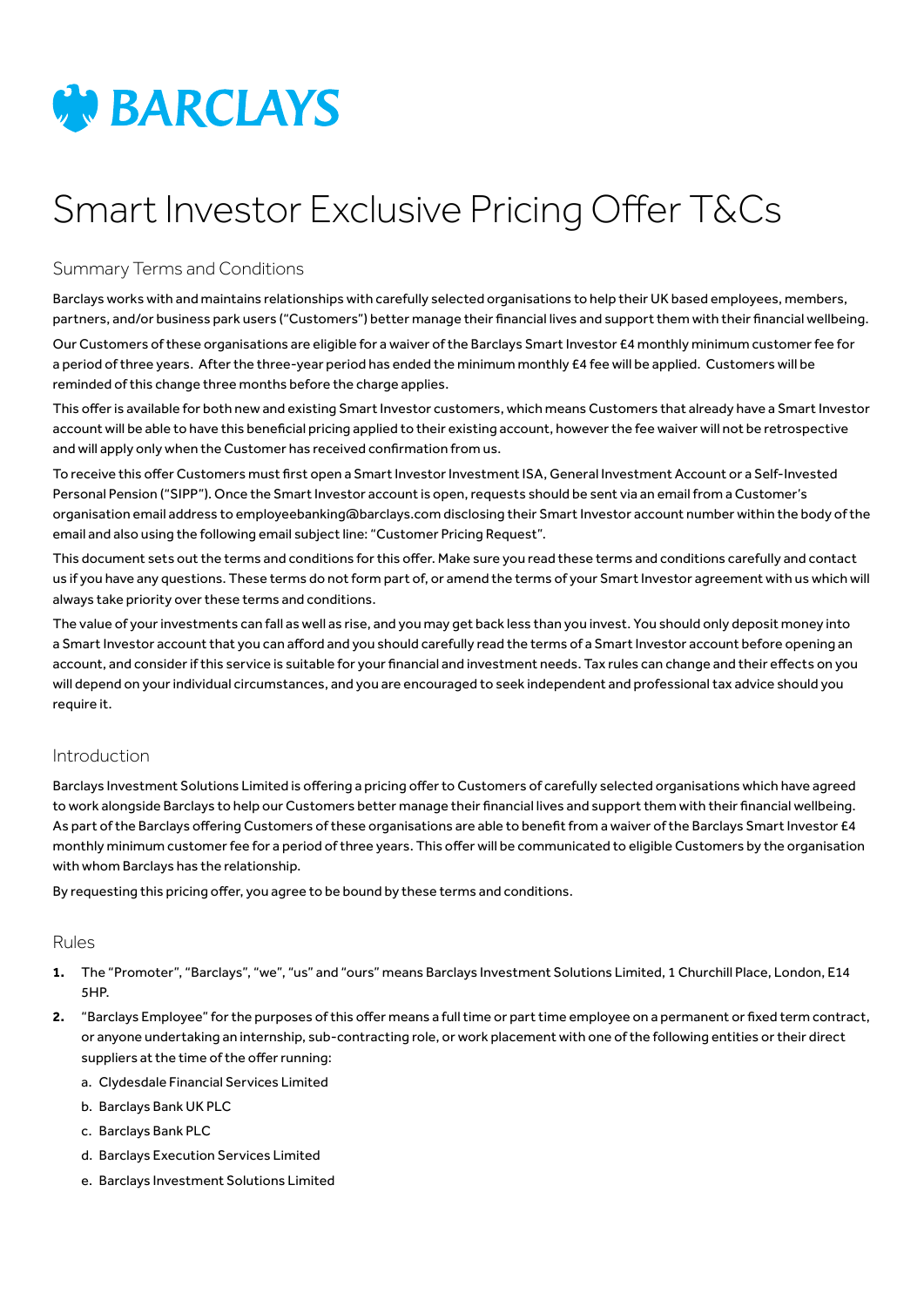# Who is eligible?

#### **3.** UK residents that are 18+

- **4.** Barclays is working closely with certain carefully selected organisations to help their Customers better manage their financial lives and support them with their financial wellbeing. The pricing offer is only available for Customers of these organisations and is not available to the general public or to Customers of organisations with whom we do not maintain a relationship.
- **5.** This offer is extended to all Customers of these organisations. This includes existing and new Barclays Smart Investor customers. The discount provided by the pricing offer will not be applied to the accounts of existing or new customers automatically. Customers will instead need to request the offer via the process set out in the "How to make a successful request to receive the pricing offer" section of this document. The offer will not apply retrospectively.

# How does this offer compare to the normal Smart Investor pricing?

- **6.** Smart Investor customers are normally charged a fee for maintaining the service. This fee is calculated daily and is based on the end of day value of your investments across all Smart Investor accounts. Un-invested cash is not included in this calculation. The customer fee is calculated each month, on the anniversary of the date of the opening of a customer's first account. Customers are notified of this fee and notification will confirm the period that the fee covers and will indicate when the fee is due for collection, 15 working days later.
- **7.** The customer fee is charged at 0.2% per annum of the value of funds held and 0.1% per annum on all other holdings but is rounded up to a £4 minimum fee per month and held at a maximum of £125 per year.
- **8.** Customers that successfully have the pricing offer applied to their account will not have their fees rounded up to the minimum of £4 per month, and will not be charged this minimum fee.
- **9.** The fee waiver will only apply to the £4 minimum fee. If the value of a customer's account(s) means the minimum fee is above £4, this fee will still be applied.
- **10.** Customers will also still be liable to pay all other fees associated with the use of a Smart Investor account. Further information on all other fees applicable to a Smart Investor account can be found in the fee documentation received when opening a Smart Investor account. This information can also be found on our website accessible via this link: <https://www.barclays.co.uk/smart-investor/investments/investment-costs/>
- **11.** For customers who would otherwise be subject to the £4 monthly minimum fee the offer will result in a saving of a maximum of £48 per year equating to a saving of £144 across the three-year incentive pricing period.

### How to make a successful request to receive the pricing offer

- **12.** To receive the pricing offer eligible Customers must first open an account with Smart Investor. Eligible Customers have the choice of opening an Investment ISA, General Investment Account or a SIPP.
- **13.** Once their account has been opened Customers seeking to benefit from this pricing offer are required to email [employeebanking@barclays.com](mailto:employeebanking%40barclays.com?subject=) from their organisation email address. This subject line of this email should read "Customers Pricing Request" and the body of the email should contain a Customer's Smart Investor account number.
- **14.** In the event your account number does not match the account number on the Barclays system we will be in touch via email through [employeebanking@barclays.com](mailto:employeebanking%40barclays.com?subject=) to double check your account number with you.
- **15.** We will ignore any email received from a personal email address, or an organisation email address which we do not recognise as being eligible for the pricing offer.

# Finding your Smart Investor account number

- **16.** Your Smart Investor account number is listed with your Smart Investor account(s) found on any account summary screen within Barclays Online Banking or the Barclays App.
- **17.** Your account number is displayed as a nine-digit alpha numeric identifier which always begins with the two letters "ID" followed by seven numbers. For example: ID0000000. The account number is then followed by three numeric digits.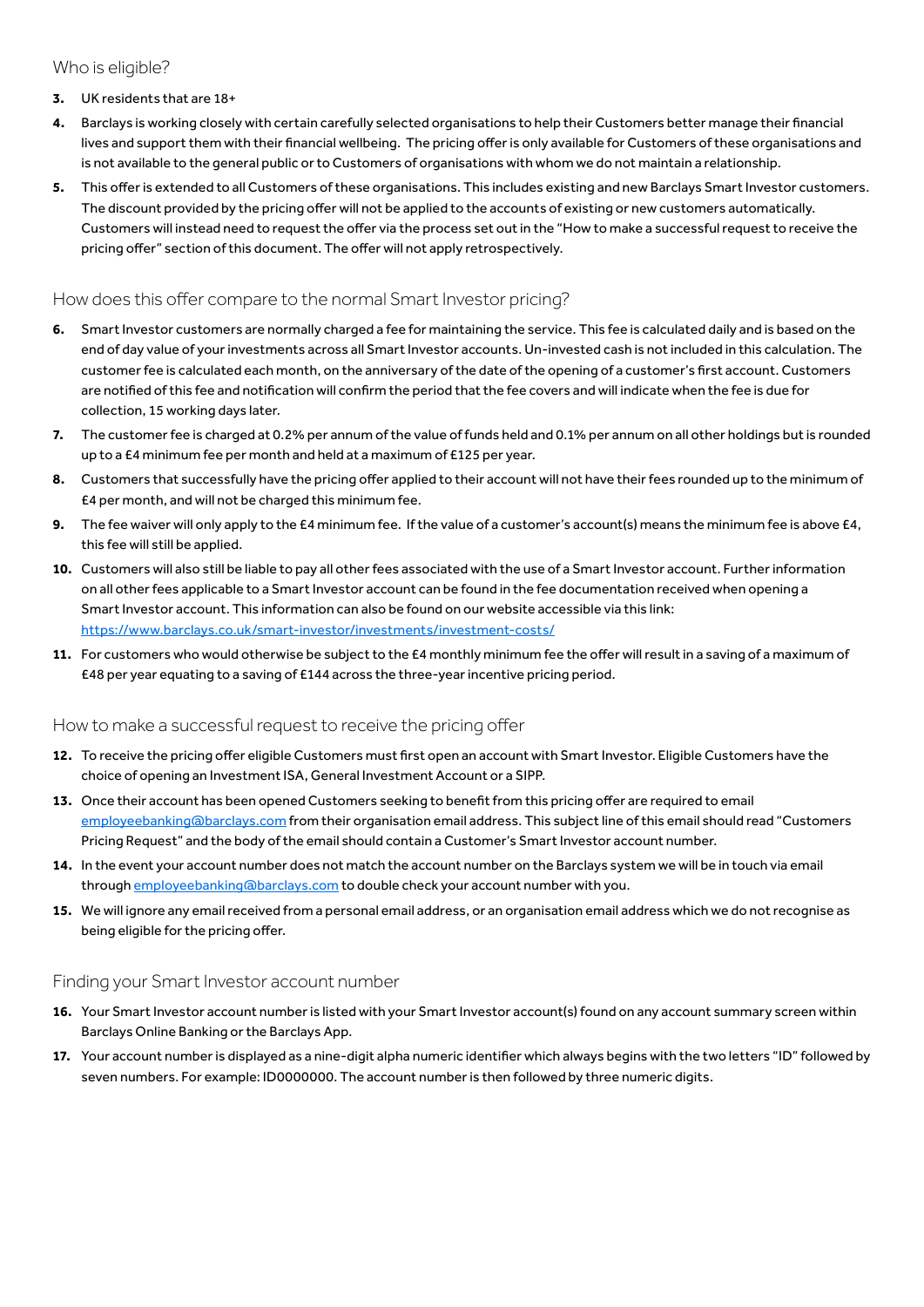#### How to know the pricing offer has been applied to your account(s)

- **18.** Customers who have successfully had the pricing offer applied to their account(s) shall receive updated pricing tariff information from Barclays in the post confirming the move to the beneficial pricing offer and detailing the new charging tariff to be applied to their account(s) for the following three years. This documentation should be issued within 5 working days of the incentive being applied to a customer's account(s). Please ensure your account details are updated with your most recent address to allow us to successfully deliver this letter to you.
- **19.** Alongside the fee documentation Barclays will also send an email to the email address used to successfully apply for the tariff notifying that the pricing offer has been applied to the account. Emails will be sent Monday to Friday, 9am to 5pm and will not be sent on weekends nor bank and public holidays. Outside of these periods efforts will be made to send the email on the same day as the request is successfully carried out to ensure the offer recipient is made aware as soon as possible.

# Pricing offer start date and duration

- **20.** Customers will receive the benefit of the pricing offer from the date at which the pricing offer is applied to their account by Barclays as confirmed via the email back to a Customer's organisation email address. In most cases this should be within 2 to 3 working days from the date at which a successful email request has been received.
- **21.** The pricing offer will then run for a period of three calendar years from the date at which it is initiated by Barclays. In most cases this will be from the date at which a customer receives an email from Barclays confirming that the offer has been applied to their account though in some circumstances the offer may have been applied on the day prior to the email being sent. Should a Customer wish to confirm the exact date they should check the date given on the updated pricing information sent to their address which is automatically produced and lists the exact date the pricing offer was applied to their account.

#### Further pricing offer details and conditions

**22.** In sending the pricing offer request email to Barclays there are multiple circumstances in which a request may prove unsuccessful. Examples of such circumstances include but are not limited to: sending an email to the wrong email address at Barclays (i.e. to any address other than [employeebanking@barclays.com](mailto:employeebanking%40barclays.com?subject=)), omission of the detail required for a successful request (e.g. a Smart Investor account number) and the email being blocked by firewalls within the Customer's organisation. In such cases the Customer making the request is liable for all charges on their account(s) until such time as the pricing offer has been successfully applied to their account(s) following a full and successful request. Barclays bears no responsibility for any such charges applied on a Customer's account(s) in such circumstances. To avoid such an occurrence Barclays advises waiting for the earlier of the updated fee documentation reaching a customer's address in the post or the email confirmation of the application of the pricing offer to a customer's account prior to the commencement of any investment activities on the account. Cash however can be added without any charge being applied.

### Personal Information

- **23.** Barclays will only collect, store and use your personal information, such as name, and basic contact details including email address, for the purposes of applying the pricing offer to your account(s) and recording the date at which to remove the offer as set out in these terms and conditions, and not for any other purpose without your consent. This will not affect any existing marketing preferences that you have registered with Barclays.
- **24.** Personal information for all offer requestors will be held on record for as short a period of time as necessary to administer the pricing offer and then securely destroyed. Personal information of all successful offer requestors will be held on file for a period of up to three years as required to administer the offer.
- **25.** Offer recipients can request for a suppression of any disclosure of their details subject to any requirements to share their information with relevant regulators or to fulfil a legal requirement.
- **26.** For more detailed information on how and why we use your information, including the rights in relation to your personal data, and our legal grounds for using it, please go to [https://www.barclays.co.uk/important-information/control-your-data/]( https://www.barclays.co.uk/important-information/control-your-data/); or you can request a copy from us.

#### Liability

**27.** To the extent permitted by law, Barclays will not be liable for any loss, damage, injury or disappointment suffered in connection with the pricing offer (including any damage to your or any other person's computer or mobile phone equipment as a consequence of downloading or accessing any materials), or any delays or failure (in whole or in part) to perform any of its obligations if such delay or failure is caused by something beyond its reasonable control.